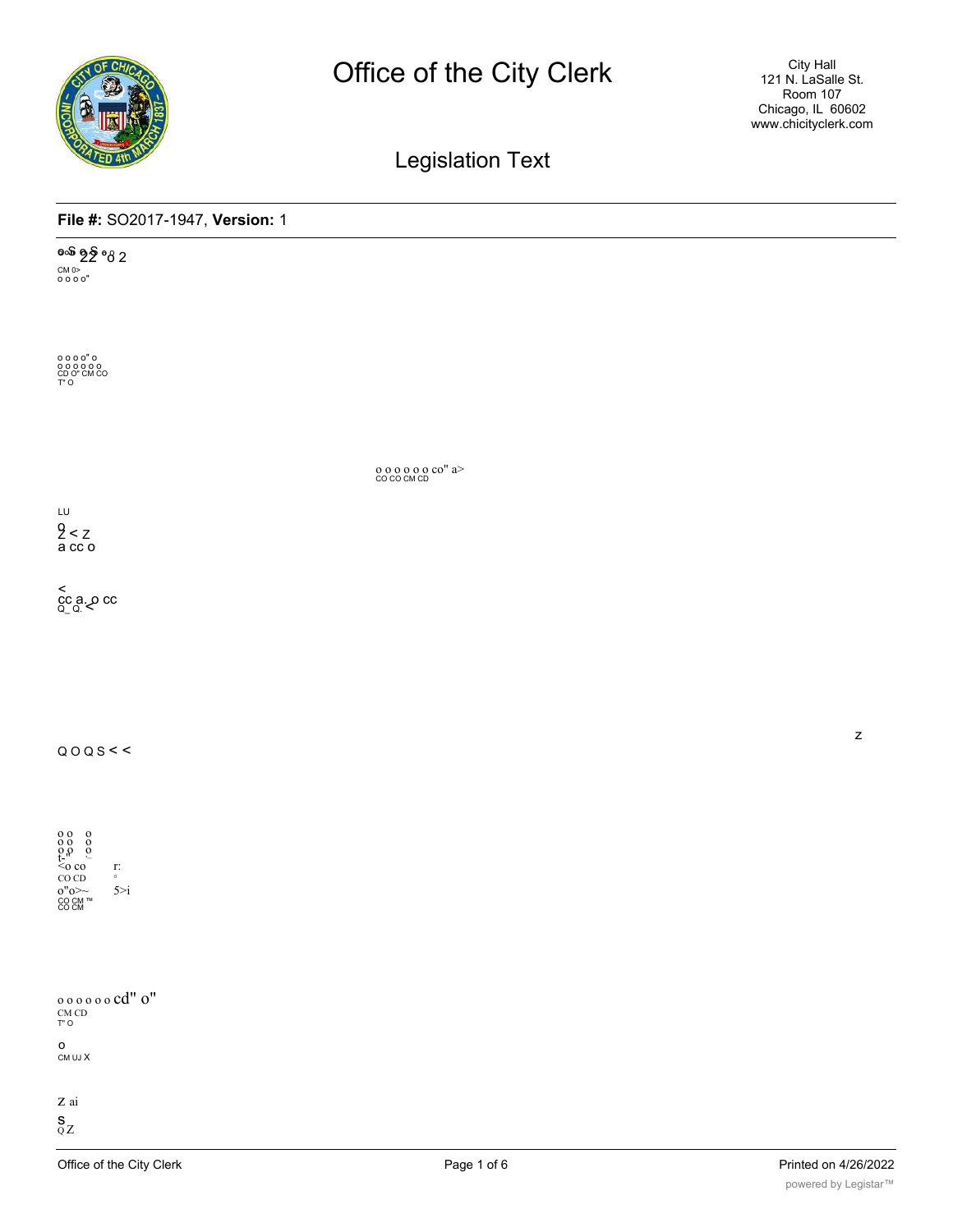LU

| LU Z                                                 |                                                                   |  |
|------------------------------------------------------|-------------------------------------------------------------------|--|
| PS                                                   |                                                                   |  |
| CO <                                                 |                                                                   |  |
|                                                      |                                                                   |  |
|                                                      |                                                                   |  |
| $\begin{matrix} 0 & 0 & 0 \\ 0 & 0 & 0 \end{matrix}$ |                                                                   |  |
| $0 \quad 0^{\circ}$ .                                |                                                                   |  |
| ${\sf CM}$<br>CO <sub>0</sub>                        | CM J2                                                             |  |
| CO                                                   | co <o<br>CD T~,<br/><math display="inline">{\sf CM}</math></o<br> |  |
|                                                      |                                                                   |  |
| $00000000$ " o" cm m                                 |                                                                   |  |
| $a^*$                                                |                                                                   |  |
|                                                      |                                                                   |  |
| 0.0000                                               |                                                                   |  |
| 0000                                                 |                                                                   |  |
|                                                      |                                                                   |  |
|                                                      |                                                                   |  |
|                                                      |                                                                   |  |
|                                                      |                                                                   |  |
|                                                      |                                                                   |  |
|                                                      |                                                                   |  |
|                                                      |                                                                   |  |
| ${\rm LU}$                                           |                                                                   |  |
|                                                      |                                                                   |  |
| $<$ 1-Z LU                                           |                                                                   |  |
| $<$ CL LU D                                          |                                                                   |  |
|                                                      |                                                                   |  |
|                                                      |                                                                   |  |
| LU Q O                                               |                                                                   |  |
| o                                                    |                                                                   |  |
|                                                      |                                                                   |  |
|                                                      |                                                                   |  |
|                                                      |                                                                   |  |
|                                                      |                                                                   |  |

<mark>GC</mark> ii. LU Z) <sup>Z</sup> LU <sup>&</sup>gt; LU CC 1-Z <sup>&</sup>lt; CC O u. O LU I-< *<sup>s</sup> I-m* LU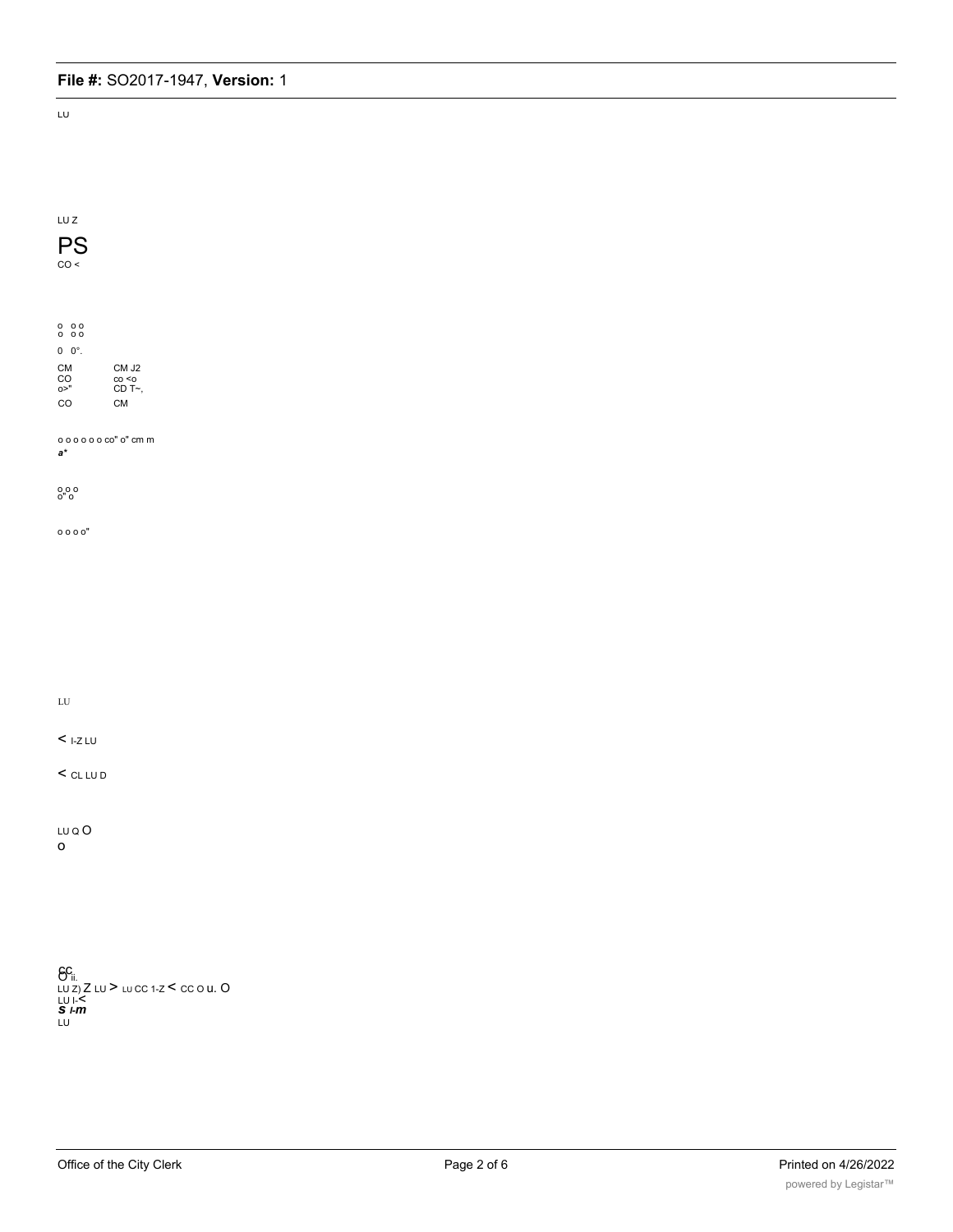## File #: SO2017-1947, Version: 1

OS s  $CD$  $\circ$ « o » cu cu cn

CDCD?^Z.CL<br>
Cd a) ra m<br>
O d o C c = CO CO n CD O 3 < < CL<br>
E £ E<br>
000

CD CD CD  $355$  $\lt$   $\lt$ 



 $950 - 59$  $\begin{array}{l}\n\text{SL} \\
\text{SL} \\
\text{CD} \\
\text{SL} \\
\text{FL} \\
\text{D} \\
\text{CL} \\
\text{F} \\
\text{E} \\
\text{E} \\
\end{array}$ cc<br>21 aj a)

 $\begin{array}{c} c^{\prime}c\\ c\_ro\\ C\\ C\\ C\\ D\\ \epsilon\\ c>0 \end{array}$  $2 \n  
\n<sub>m</sub> <sup>3</sup> C C\n  
\n<sub>a<\infty</sub> 2! 8$  $\frac{1}{2}$  --\$<br>ro 2>  $t!$  $\times$  CL EE  $CCDOO$ <br> $E$   $E$  29 bo  $CO$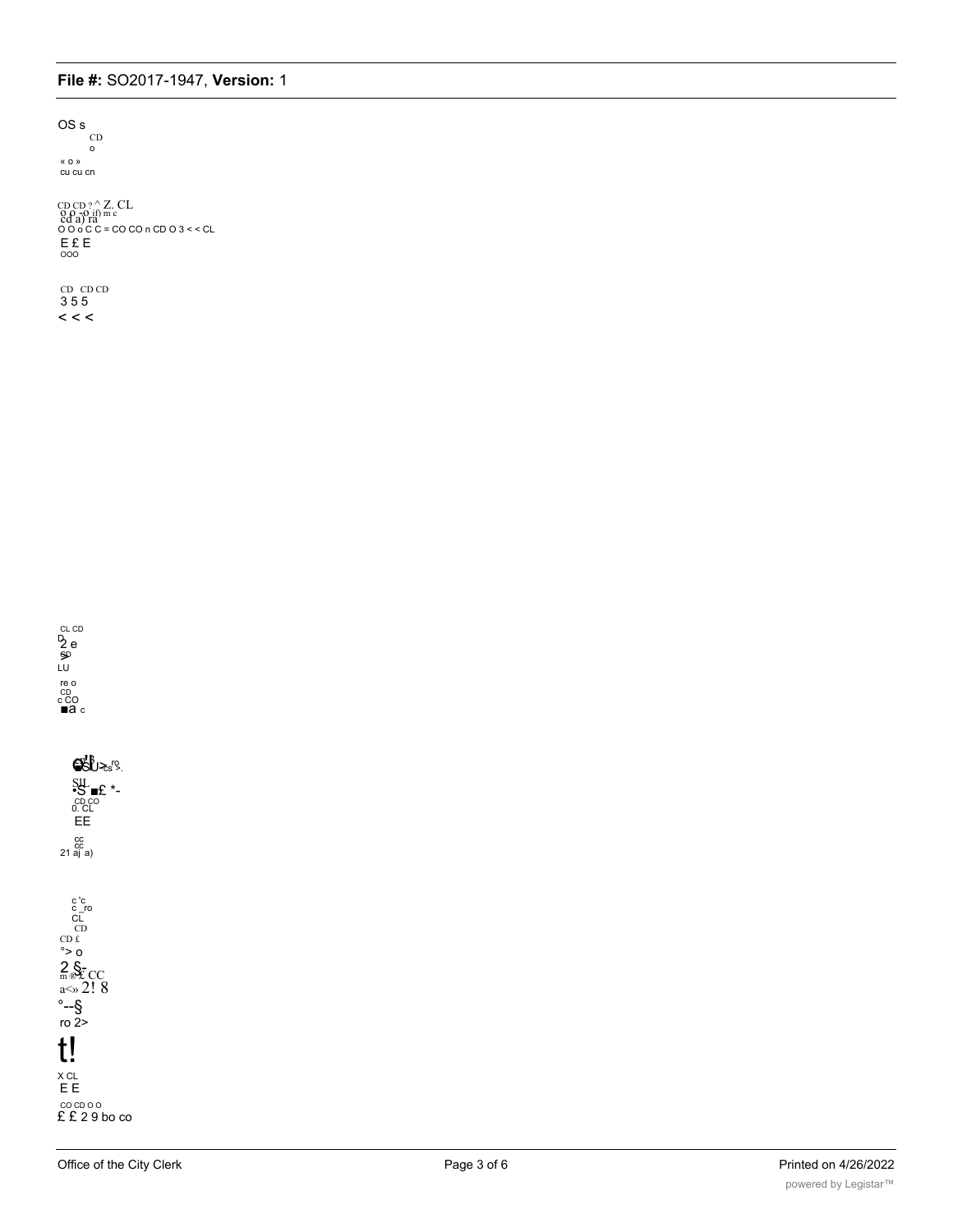J2 CD in

5 a Q ■ *o a* CL

## **SUBSTITUTE ORDINANCE**

WHEREAS, the Annual Appropriation Ordinance for the year 2017 of the City of Chicago (the "City") contains estimates of revenues receivable as grants from agencies of the state and federal governments and public and private agencies; and

WHEREAS, in accordance with Section 8 ofthe Annual Appropriation Ordinance, the heads of various departments and agencies of the City have applied to agencies of the state and federal governments and public and private agencies for grants to the City for various purposes; and

WHEREAS, the City through its Department of Cultural Affairs and Special Events ("DCASE") has been awarded additional private grant funds in the amount of \$25,000 by the Millennium Park Foundation ("MP Foundation") which shall be used for the Millennium Park Workouts Program; and

WHEREAS, the City through DCASE has been awarded private grant funds in the amount of \$150,000 by MP Foundation which shall be used for the Millennium Park Family Fun Program; and

WHEREAS the City through its Department of Public Health ("Health") has received additional federal carryover grant funds in the amount of \$159,000 by the United States Department of Health and Human Services ("HHS") which shall be used for the Bioterrorism Hospital Preparedness Program; and

WHEREAS, the City through Health has received additional federal carryover grant funds in the amount of \$879,000 by HHS which shall be used for the Bioterrorism Preparedness Response Planning Grant; and

WHEREAS, the City through its Mayor's Office for People with Disabilities has been awarded state grant funds in the amount of \$10,000 by the Regional Transportation Authority which shall be used for the ADA Certification Appeals Program; now, therefore,

BE IT ORDAINED BY THE CITY COUNCIL OF THE CITY OF CHICAGO:

SECTION 1. The sum of \$1,223,000 not previously appropriated, representing new grant awards, is hereby appropriated from Fund 925 - Grant Funds for the. year 2017. The Annual Appropriation Ordinance as amended is hereby further amended by striking the words and figures and\adding the words and figures indicated in the attached Exhibit A which is hereby made a part hereof. ;

SECTION 2. To the extent that any ordinance, resolution, rule,' order'or provision of the Municipal Code of Chicago, or part thereof, is in conflict with the provisions of this ordinance, the provisions of this